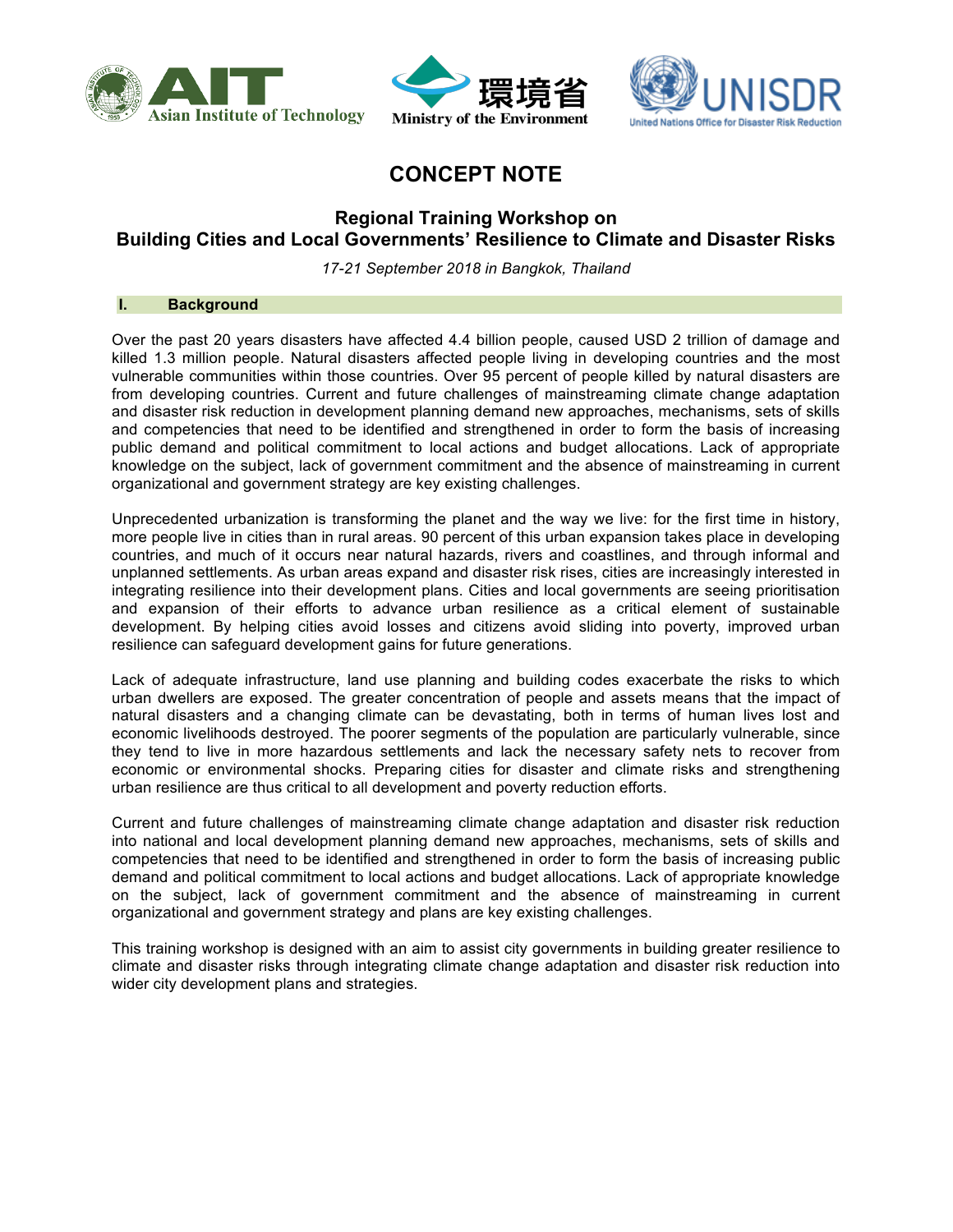#### **II. Workshop Objectives and Expected Outcomes**

This capacity building workshop, while promoting the importance of effective climate change adaptation and disaster risk reduction, will provide:

- an opportunity for cities and local governments to enhance capacities of different stakeholders for developing and implementing city resilience action plans;
- a platform for in-depth learning, knowledge sharing and exchange of good practices among participants;
- a space for city-to-city and multi-stakeholder cooperation for building resilience in cities by integrating climate change adaptation and disaster risk reduction principles into cities wider development strategies, policies, plans and programmes.

#### **Objectives:**

Overall, the training workshop will provide an opportunity to disaster prone developing countries to:

- Contribute to mainstreaming disaster risk reduction and climate change adaptation into local planning and policy development processes*,* using the Making Cities Resilient (MCR) global campaign methodology, tools and templates based on UNISDR's 10 Essentials for Resilience, an operational framework of the Sendai Framework at local level*.*
- Increase political commitment and social demand for disaster resilient development, adapted for climate change, aiming for sustainable development.
- Link the process of cities and local governments resilience baseline data compilation, resilience assessment reports, countries cases studies preparation, and monitoring and evaluation reporting with Asia-Pacific Adaptation Information Platform (AP-PLAT) to ensure open data and tools provision.

#### **Expected Outcomes**

By the end of the training, each participant city/local government will count with:

- a group of trained cadres on the topics of disaster risk reduction and city resilience action planning;
- a draft City Resilience Assessment Report;
- a draft Safe and Resilient City Action Plan;
- a draft Strategy Paper/Roadmap on how to finalize, ensure endorsement and effectively implement their Safe and Resilient City Action Plan;
- the necessary know-how to use Asia-Pacific Adaptation Information Platform (AP-PLAT) website for hosting and storing training materials, case studies, tools, draft assessment reports and action plans (subject of agreement with country) to ensure open project data and tools sharing to all countries in the Asia and the Pacific region.

#### **III. Target Audience**

The training programme will be limited to **four cities** and teams of **six participants** for each city. To the extent possible, city teams will include stakeholders from different sectors (authorities and experts from National and local/city governments agencies, academic and climate change adaptation and disaster risk reduction training institutions, technical experts, civil society organizations, community organizations, experts) in order to ensure that the voices and needs of different populations are considered during group sessions, foster collective effort, and strengthen the knowledge and capacities of different stakeholders so that they all can positively contribute towards risk reduction.